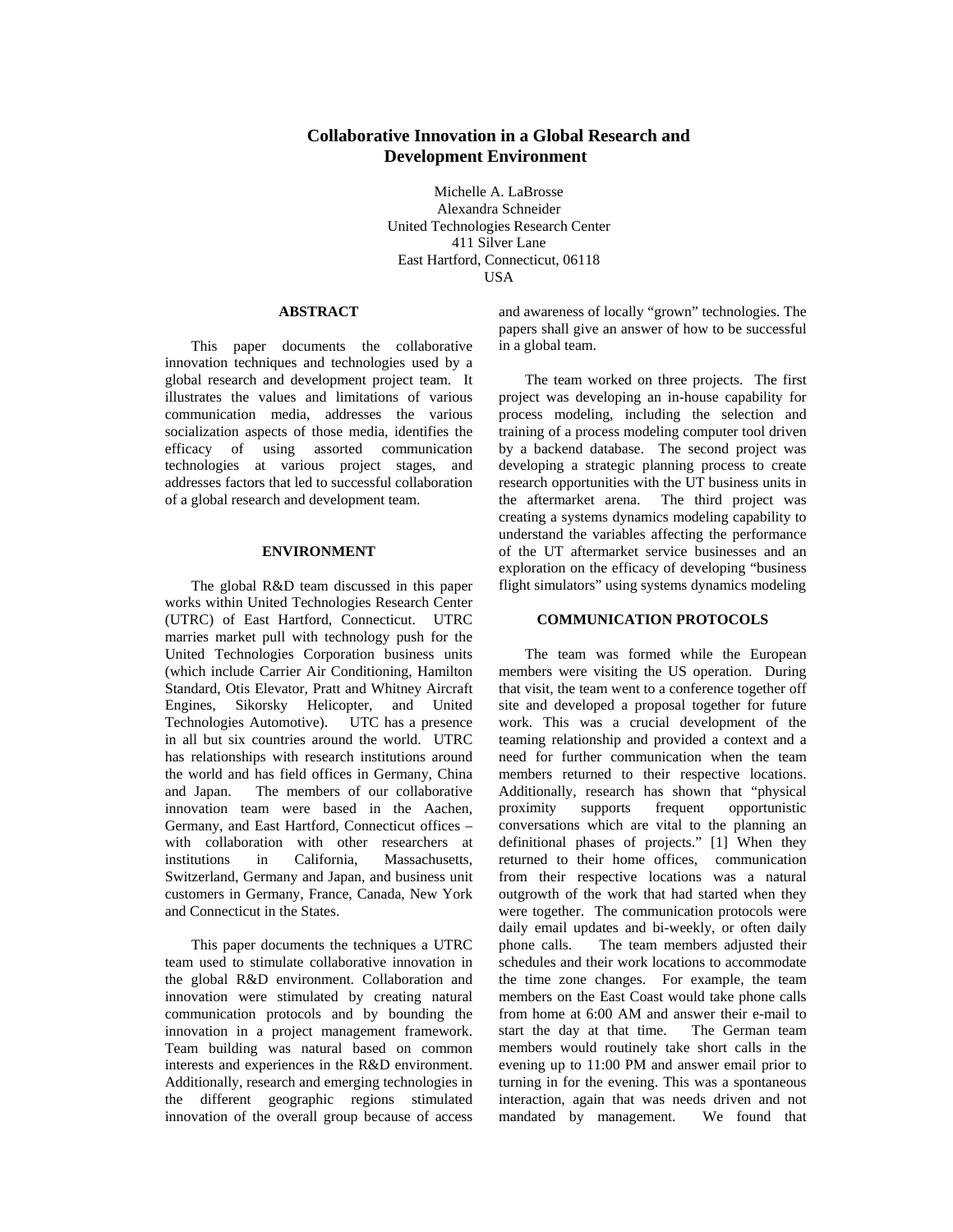communication was actually more disciplined when the team was in different countries than when they were sharing office space.

In the world of ever expanding communication opportunities, people try to replicate what they perceive as the highest value form of communication – that of a face to face meeting. Yet the research team found that there was unique value and applications for a variety of communication techniques.

The following figures show the various method of communication the team used, their values and limitations, their applications and utility at various program management stages, the frequency and duration of each style, and the preference of the group environment for different communication techniques. Figure one gives a summary or our global project team and the issues that drove our communication preferences.



Figure two shows the value we received from each type of communication, the limitations we experienced using that communication medium, the applications where we found the communication medium useful, and the socialization level of the communication medium. The highest socialization rating is four stars, the lowest is no stars Figure three shows the groups communication preferences. The preferences were based on the distinct personalities of the group members and the dynamics of their interaction. The members of the group were all engineers with advanced degrees and were comfortable using the standard technology tools to communicate. Also, as engineers, the members of the group did not have formal training on how best to interact on video, therefore the use of video teleconferencing was not a preferred mode of communication.

**Figure 2** - referenced in the Appendix at the end of the document.

## **Our preferred Kind of Communication**



Figure four shows how often the group used different communication mediums and for how long in duration those mediums took to communicate. Email was the preferred method of communication because it could be done asynchronously – it didn't matter if the other members of the group were available or not at the same time. Also, it helped transcend the language barrier for the English as a second language members of the group.

| <b>Frequency of Communication</b> |             |                         |  |  |
|-----------------------------------|-------------|-------------------------|--|--|
| E-Mail                            | x-times/dav | 10 min/e-mail           |  |  |
| Telephone                         | 3x /week    | $15 \text{ min} - 1$ hr |  |  |
| Chat/Instant M. or Fax            | 2x /month   | $15 - 30$ min           |  |  |
| <b>Audio Conference</b>           | 2x /month   | $15 - 30$ min           |  |  |
| Mail                              | 1x /month   | overnight - 6days       |  |  |
| <b>Video Conference</b>           | 1x/quarter  | 30 min - 3 hr           |  |  |
| <b>Face to Face</b>               | 2x /year    | 1 week - 6 months       |  |  |
|                                   | Figure 4    |                         |  |  |

Figure five shows the type of communication that was used at various stages of the project. In the planning stages of the project, it was important that the team got together to create the proposals and establish the norms of performance for the team. At the later stages, meeting face to face was not required. Also, in the planning stage, the telephone was not used since it didn't facilitate the planning document preparation – it was difficult to capture the planning information needed on the telephone. During implementation of the project plan, the group had much more dynamic, informal conversations. They found chat to be especially useful since the system they installed enabled them to see if each other were at their desk so they could get quick answers and make decisions faster than if they were to play voice mail tag or wait for answers to emails. During reviews of the project progress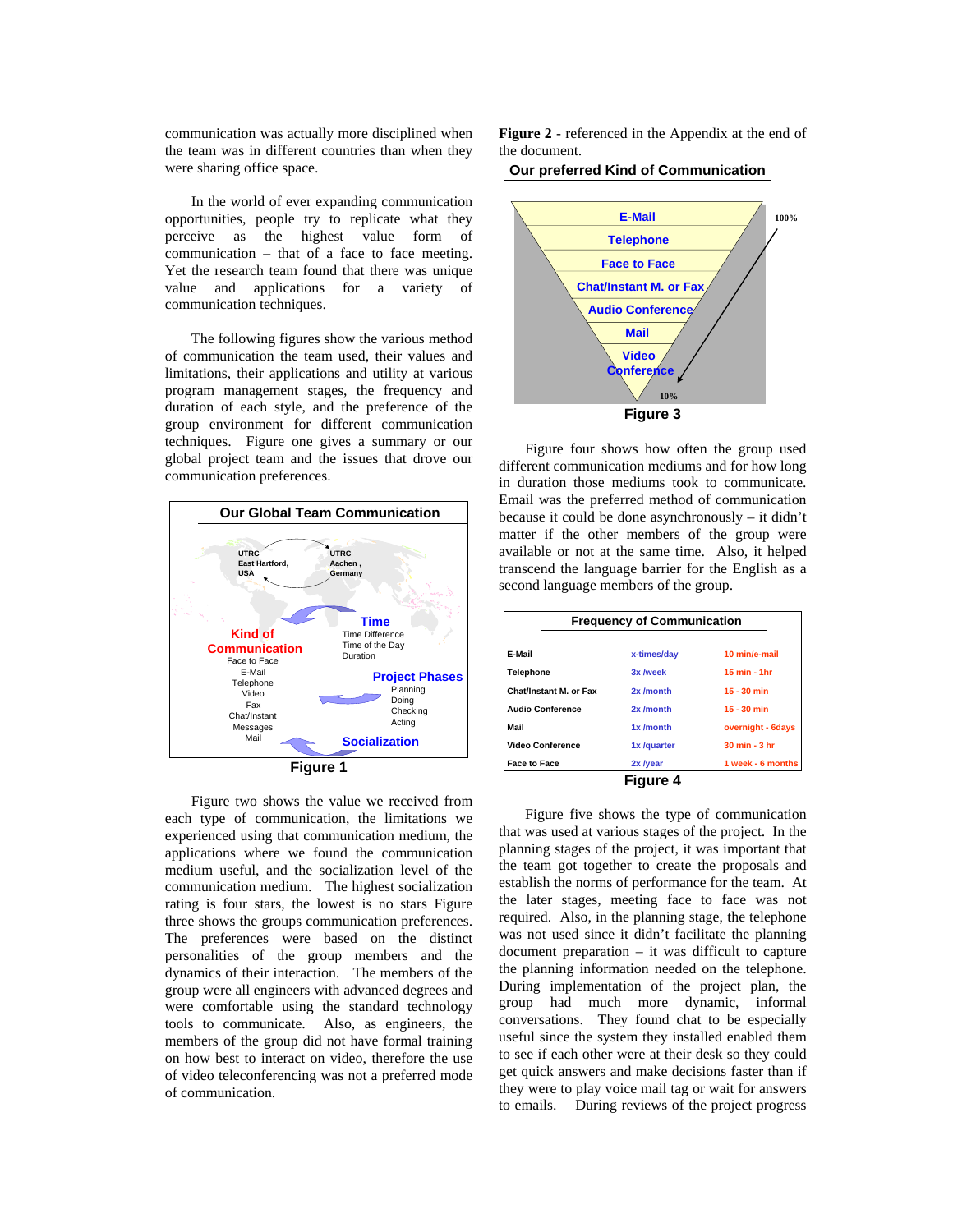where people outside the team participated, more formal means were used to communicate such as audio conferencing and video conferencing. The final deliverables of the projects were done through highly non-interactive communication mediums – the fax machine and the mail.



## **TEAM ROLES AND RESPONSIBILITIES**

The team members at the parent corporation in the US were responsible for securing project funding, management support of the activity, and technical tools to facilitate the collaborative effort. The team members in the German operation were responsible for getting the University resources, interacting with the companies in Europe who were both suppliers and customers of our project, and testing the efficacy of collaborative tools available in the parent company in the States for use in Europe (example – efficacy of using NetMeeting on a slower Internet Connection). The roles and responsibilities were defined for each team member - depending on the member's personality and the environment he was working in. For example, the environment of a satellite office compared to the headquarter office misses the day to day interaction with people in the hallway, the physical interaction with people at meetings, and the socialization with other groups. But the satellite office has access to external resources not available at the main site. By leveraging the strengths of these two locations and understanding the limitations, we minimized the competition issues that have plagued many other teams that were formed between the two locations.

## **PROJECT MANAGEMENT**

The project was arranged with tasks that could be done autonomously and tasks that required the team operating in a co-located environment. The entire team worked together for two months in the United States – participating in training together, refining the project scope, and coordinating the inclusion of other part time resources. One member of the team was co-located for a six-month period to the States and another team member spent two, two-month periods with the team, with a break of two months back in Europe.

*Task Sharing* – The team did things that made sense based on their experience and the resources at the specific locations. For example, one of the tasks was to select a process mapping and improvement configuration management tool. One of the German colleagues had experience in doing software needs and features analyses. She started the software study in Germany, participated in a conference in San Diego where many of the software vendors were present, and was instrumental in making the final selection of a product after a worldwide industry search. She found other examples of German companies under the corporate umbrella who were using the product. This enabled the American members of the team to secure the capitalization to purchase the product and the training. The German colleague managed the relationship with the German software company and set up a customized training program in Germany with the company for the team.

#### **COMPETITIVE ADVANTAGES**

The world operates in a global marketplace. The different world views and expertise in specific regions of the world give a global R&D team significant competitive advantage over one that operates exclusively in one location. Operating from the perspective of synchronicity and synergy based on our differences enabled the delivery of much more diverse set of research solutions for the project.

#### **KEYS TO THE TEAM'S SUCCESSFUL GLOBAL TEAMWORK**

*Team Building- Roles & Responsibilities - Commitments - Motivation - Task Sharing - Relationship - Personality* 

The team was formed naturally. Management encouraged the organization of the team by supporting travel and proposed plans to work together. The synergism of working styles came before the proposal formulation for the project. The team members had an opportunity to get to know each other before making a commitment to working together long term on the project. Natural fit seems to be the basis for a long-term and purposeful relationship amongst the team members. There needs to be a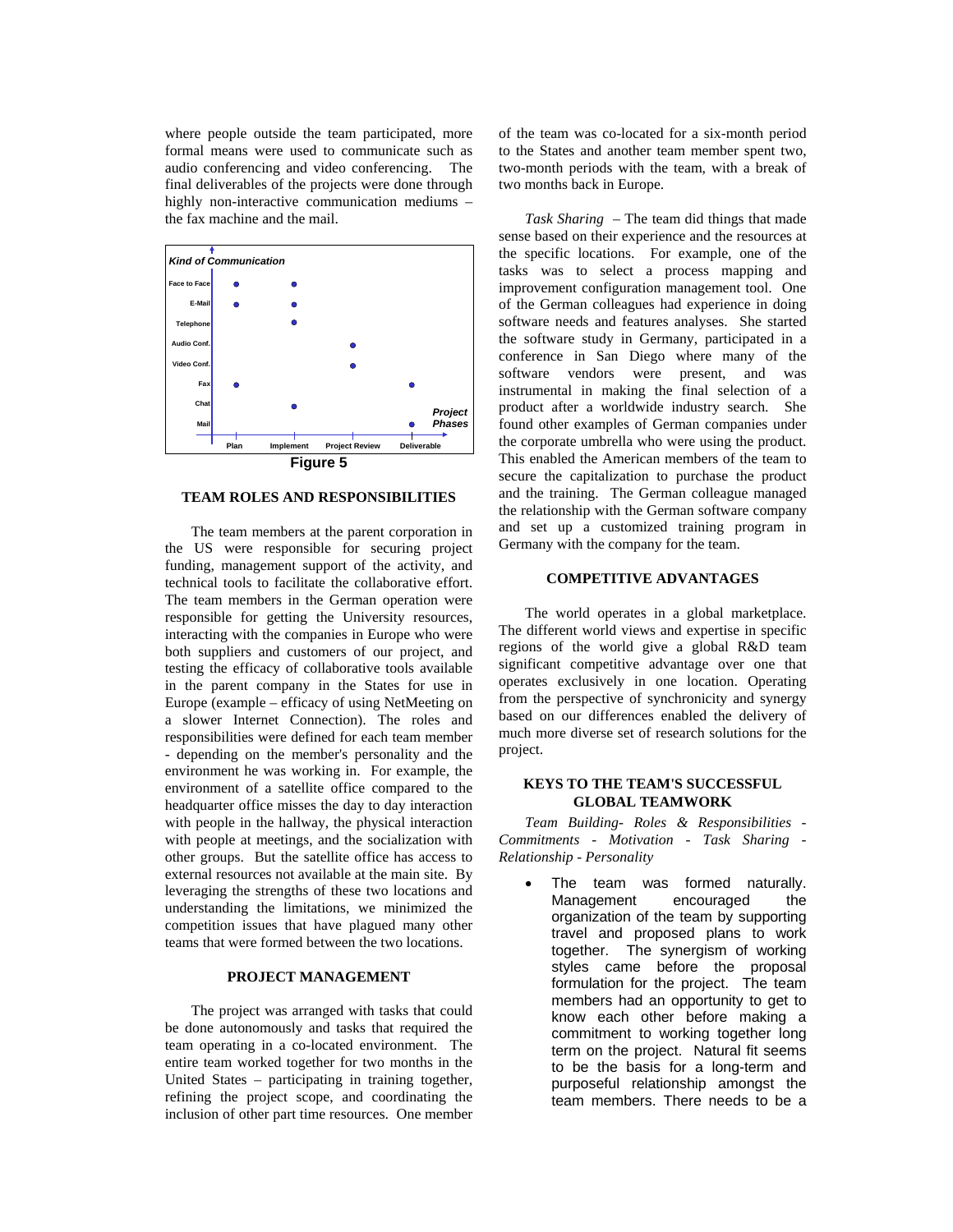desire and a common vision - a giving and taking.

- The team started by creating a common project or goal to work on. This initial project plan created a natural interdependence. So, the team members had a common vision with respect to both the teaming relationship and the project.
- The team members had a strong, long term commitment to the team and to the other team member's professional development. They didn't see the project engagement as a one-time thing, but as the basis for ongoing professional relationships.
- The team created a team based career development plan and therefore saw and acted upon a more long-term view of working together than just accomplishing the project. Each team member was encouraged to choose his destiny. The team supported the person in finding their niche in the operation.
- Team members were self-motivated and worked in an environment of mutual trust, not fear. Each team member was encouraged to make his own decisions based on the balance between their personal needs and the needs of the project.
- The team members decided as a team the tasks to be accomplished and then each team member got to choose the best method for performing their tasks. They encouraged each other to pursue areas where they had a passion.
- The individual roles were defined based on the team members personality, their background and their experience (see C.A.R.E. = Creator, Advancer, Refiner, Executor, + Facilitator). The criteria of a natural fit were core team values.
- The team shared leadership based on their natural skill domain. There was a high level of respect, acceptance and enjoyment of each other 's natural talents and differences.
- The team treated events as discoveries and learning experiences – there was not a focus on events as mistakes or personal failures.
- The team enjoyed working together and had fun.
- Since the team was studying collaborative techniques, they naturally fostered an environment of collaboration, not competition.

#### *Socialization*

• Team members took the time to get to know about each other – they took time to exchange personal information and have social events together to maintain a strong relationship (e.g. hike up Mt. Washington, kayaking, happy hours, parties). They took this as an opportunity to get to know about each other's cultures and participated in normal day to day life with each other - attending children's school plays, cultural events, etc. Again they did what came as a natural enjoyment to the team.

#### *Communication & Team Interaction*

- The team created an environment of open communication - no fear to speak-up, to tell each others opinions, and to face problems.
- Team members had a common belief in the open sharing of all information and created a website as a shared space area for common information.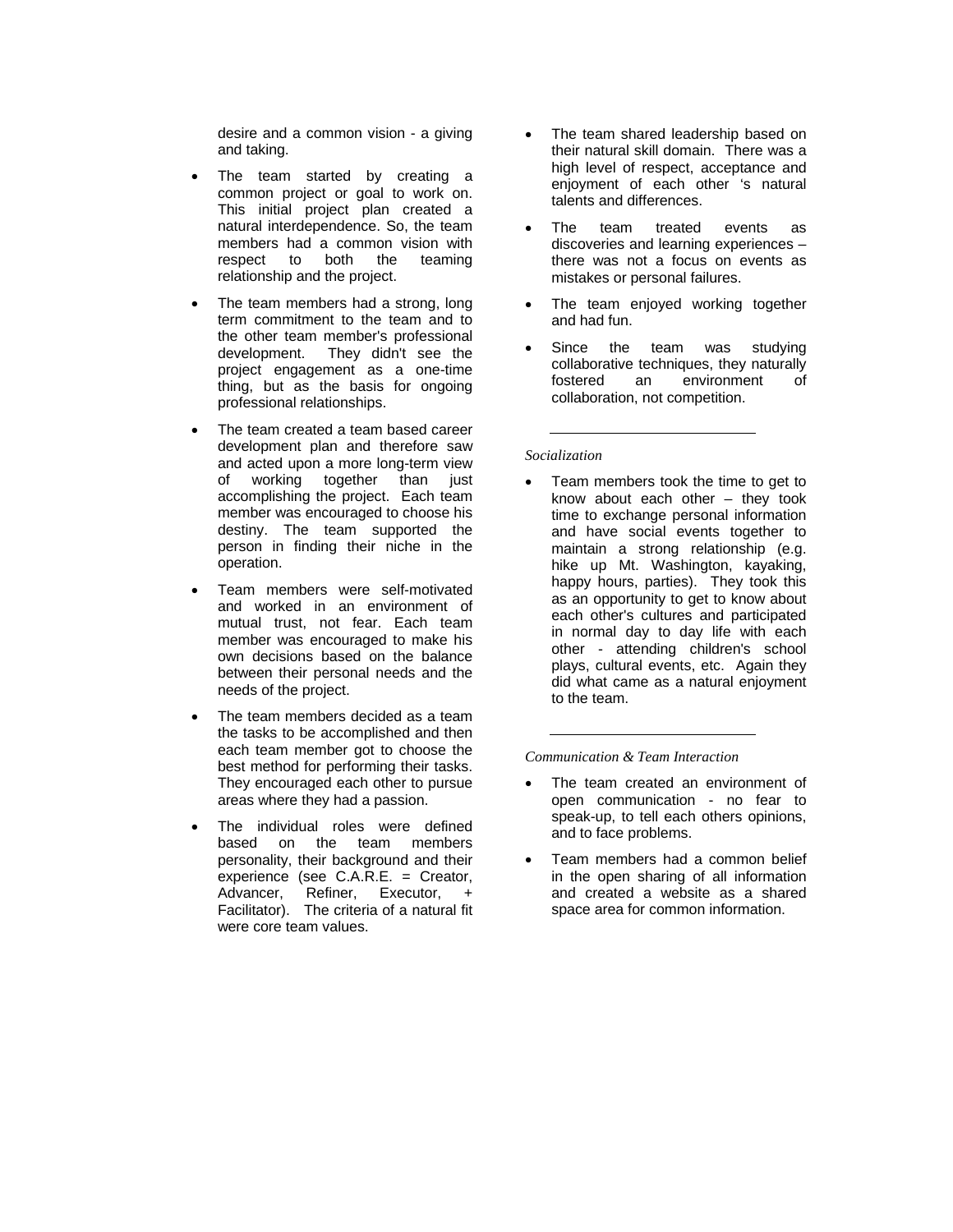

- The team used a variety of techniques to communicate frequently. They were open to trying various technologies to communicate such as e-mail, Internet, NetMeeting, chat rooms, instant messages, newsletters, telephones, fax, videoconferences to support global communication.
- The team members did not bring a on the best interaction method. They were creative with no limitations or personal constraints.

*Culture & Time Difference* 

The team came to understand language barriers and cultural differences. They were flexible in<br>communication. The non-native communication. English speakers maintained their sense of humor when making a language faux pas. They used their time in the US as an opportunity to improve their language skills and sought out correction from their American counterparts. The American team members made sure to include the non-native English speaking team members in conversations and to encourage their self-confidence with the language.

The team members became sensitive to the time differences. There was a focus on not disturbing the team members every night at home or in calling early every morning.

*Use of Technology* 

- The team made it a priority to have the technology and resources they need at the right time and the right place, e.g. laptops, computers at home, phone cards, cellular phones, fax, intranet access at home, software, etc.
- The team members were given the time to learn and to experience the social use of this technology. The team was not only linked electronically, but also physically through business travel, conferences, etc. The team found that many businesses place constraints on the interactive use of Internet technologies due to lack of trust in the employee's ability to use the technology responsibly. This made it very difficult to collaborate in a global environment with people outside the research center.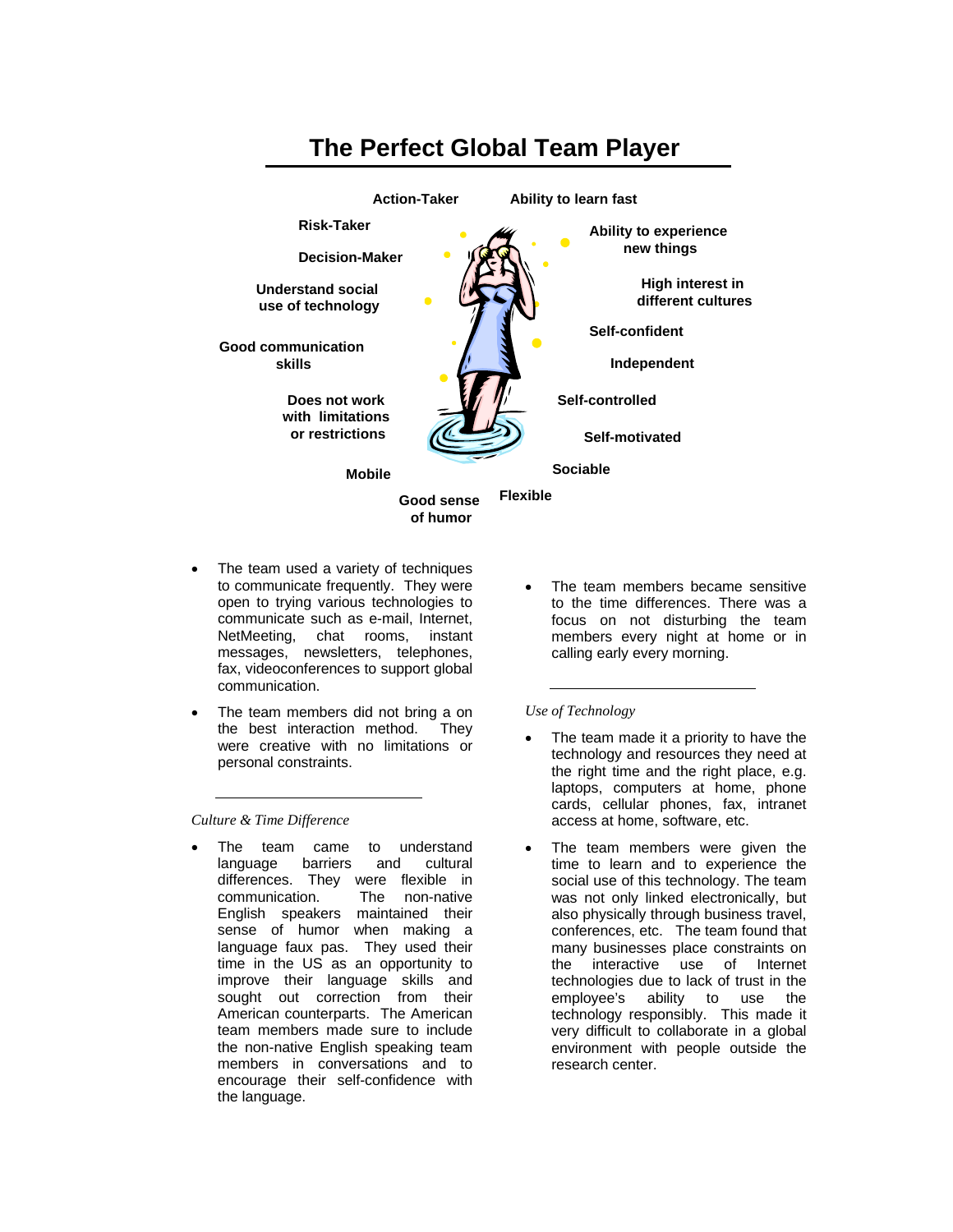#### **OPPORTUNITIES TO ENHANCE COLLABORATION**

#### **…. using emerging technologies**

• Team training can happen in a virtual environment over the Internet. There are business development games on the market that teams who work apart from each other can use as a training ground and as a basis to develop shared experiences and a framework for how they will work together in the future. For example, Marketplace, from University of Tennessee, is one such game that is creating a version that can be played by team members<br>in various locations. Marketplace is in various locations. an opportunity to bring people together who have not previously worked together in an environment where their joint decision making skills can be developed without the outcome of decisions affecting the bottom line of the business. But just interacting with the simulation isn't enough, people

have to meet face to face either during the simulation period at some time or after the simulation to put a face behind the faceless Internet persona.

Use a program such as Conversoft to collaborate real time via the Internet. One of the challenges we had with Netmeeting was the connection speed and the size of the program. Conversoft is a much smaller program so the communication moves faster. This means that people who connect through a modem can have as good as an interaction as people who connect through a fast T1 connection via their<br>companies internet connection. companies internet connection. Additionally, it allows creation in a shared space amongst team members from anywhere in the world who can access the Internet. We have been beta testing this product and it will be released for sale in the Fall 1998.





### **CONCLUSION**

We found there were both technological and sociological factors that facilitated collaboration in a global environment. You need both aspects to create a successful team. People who like to interact with people from other cultures and who are comfortable using emerging technologies are best suited for performing the multiple tasks in today's global team. Additionally, technology

drives the type of social interaction a team has and different types of interactions are necessary at different stages of a project. Therefore, it makes sense that different types of technology will facilitate different interactions depending on the needs of the project team. An enjoyment rather than simply a tolerance of both technical and social diversity are the keys for a successful global collaboration.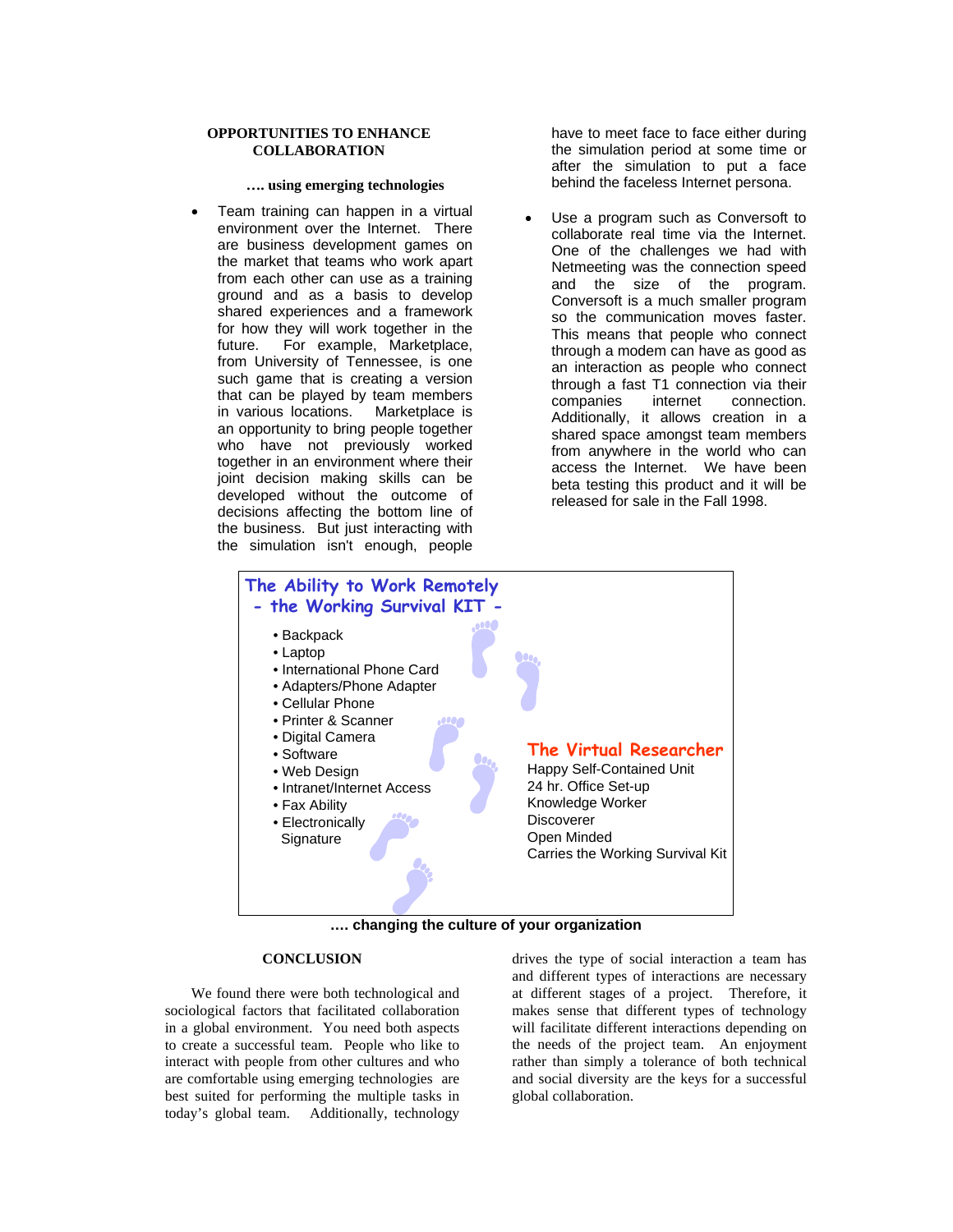## **ABOUT THE AUTHORS**

Michelle LaBrosse is a research scientist in Systems Engineering at United Technologies Research Center (UTRC). She holds a B.S. Aerospace Engineering from Syracuse University, and an MS Mechanical Engineering from University of Dayton. LaBrosse is well published in the fields of reliability, reengineering, and business development. She ran a business development practice for ten years prior to joining UTRC.

Alexandra Schneider is a Research Engineer in Product Development and Manufacturing at United Technologies Research Center, Aachen Germany. She holds a Masters Degree in Mechanical Engineering from University of Aachen, Aachen, Germany. Alexandra has lived and traveled in many regions of the world, speaks three languages fluently, and is adept at cross cultural communication.

Phones: 860-610-7517 Fax: 860-610- Email: labrosma@utrc.utc.com

#### **REFERENCES**

1. Whittaker, Steve, et al, "Informal Workplace Communication: What is it Like and How Might we Support it," *Human Factors in Computing Systems*, April 24 – 28, 1994, Boston, Massachusetts, pgs 131 – 136.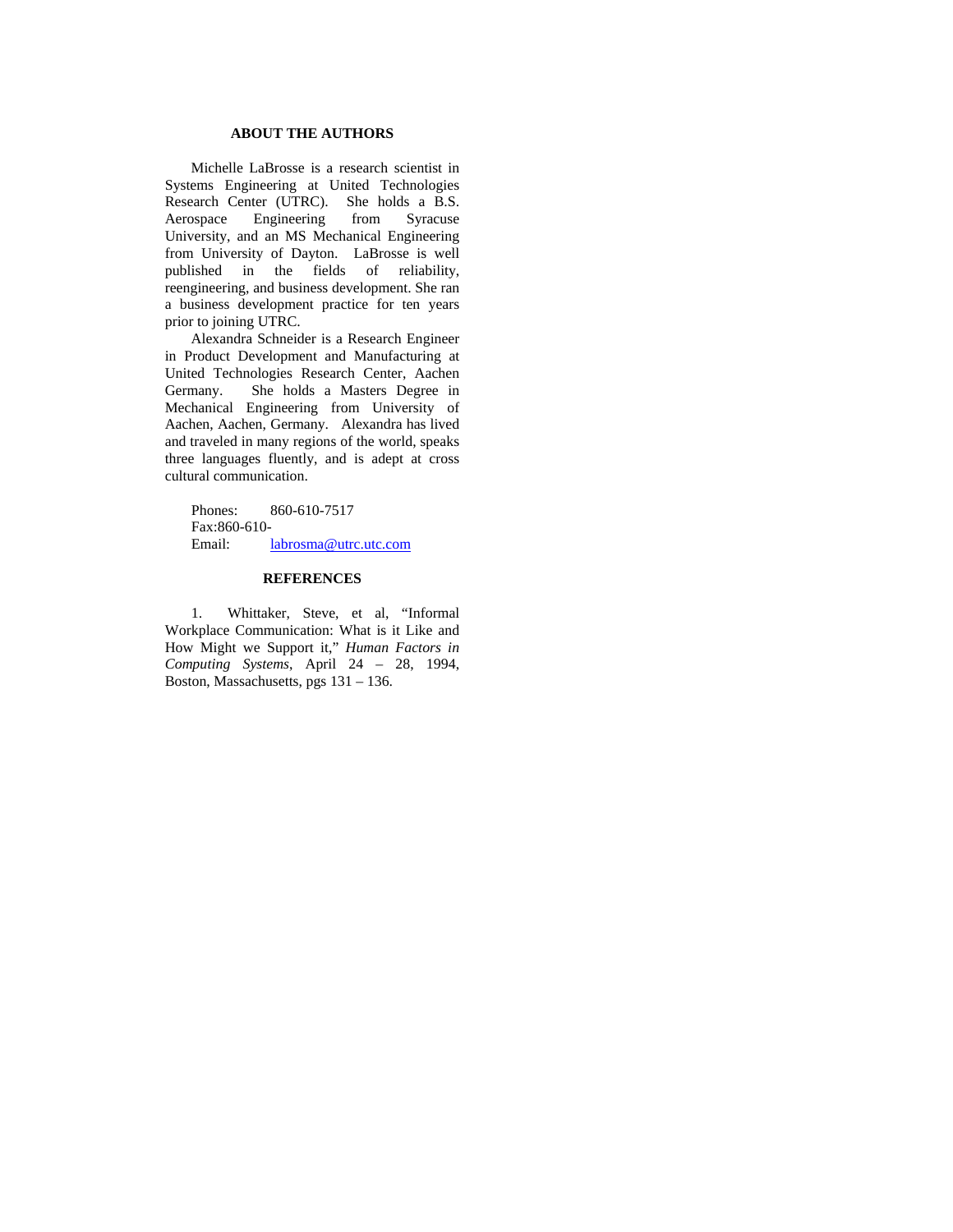| Kind of             | <b>Value</b>                                                                                                   | Limitations                                                               | <b>Applications</b>                                         | <b>Socialization Aspect</b> |
|---------------------|----------------------------------------------------------------------------------------------------------------|---------------------------------------------------------------------------|-------------------------------------------------------------|-----------------------------|
| Communication       |                                                                                                                |                                                                           |                                                             |                             |
| <b>Face to Face</b> | you see & use body<br>language                                                                                 | information recording<br>depends on the<br>individual                     | big group events &<br>meetings                              | $++++$                      |
|                     | you socialize with the<br>person better                                                                        | more often                                                                | people get off the track to be creative and more productive |                             |
|                     | you can actually see<br>the person                                                                             | travel costs & time                                                       | to share ideas                                              |                             |
|                     | you have a clear<br>picture of the person                                                                      | personal<br>bias/judgement on<br>others                                   | to do group activities such as brainstormings               |                             |
|                     | you get immediate<br>feed-back                                                                                 |                                                                           | to negotiate                                                |                             |
|                     | you can have meetings, other group activities<br>such as brainstormings, etc.                                  |                                                                           | to receive personal feedback                                |                             |
|                     | you have more spontaneous interaction with<br>people                                                           | to discuss personal career development issues                             |                                                             |                             |
|                     |                                                                                                                |                                                                           | to get to know each<br>other                                |                             |
|                     |                                                                                                                |                                                                           | to solve conflicts or problems                              |                             |
| <b>E-Mail</b>       | recordable                                                                                                     | people suffer from                                                        | to work around the clock $ ++$                              |                             |
|                     | information                                                                                                    | information overload                                                      | - no matter of time<br>difference                           |                             |
|                     | fast information                                                                                               | written communication                                                     | to define tasks                                             |                             |
|                     | exchange                                                                                                       | ability required - it is                                                  |                                                             |                             |
|                     |                                                                                                                | harder to write in a                                                      |                                                             |                             |
|                     |                                                                                                                | foreign language than<br>to speak                                         |                                                             |                             |
|                     | low costs                                                                                                      |                                                                           | to define projects                                          |                             |
|                     | same time                                                                                                      | information can be sent to many people at the                             |                                                             |                             |
|                     | global connectivity                                                                                            |                                                                           |                                                             |                             |
|                     | ability to send<br>attachments, internet                                                                       |                                                                           |                                                             |                             |
|                     | links, etc.<br>asynchronous collaboration - you can send<br>messages without having the people to be<br>there. |                                                                           |                                                             |                             |
| <b>Telephone</b>    | you can hear the voice just by hearing the                                                                     | voice, people draw a                                                      | for quick dialogs                                           | $^{+++}$                    |
|                     | you can leave<br>messages on the voice call<br>mail                                                            | picture of the person.<br>person has to be there physically to answer the |                                                             |                             |
|                     | ability to give<br>immediate feedback                                                                          | phone rings are<br>distracting                                            |                                                             |                             |
|                     | ability to discuss<br>issues                                                                                   |                                                                           | no time to craft your response when you answer the phone    |                             |

# **ATTACHMENT - FIGURE 2**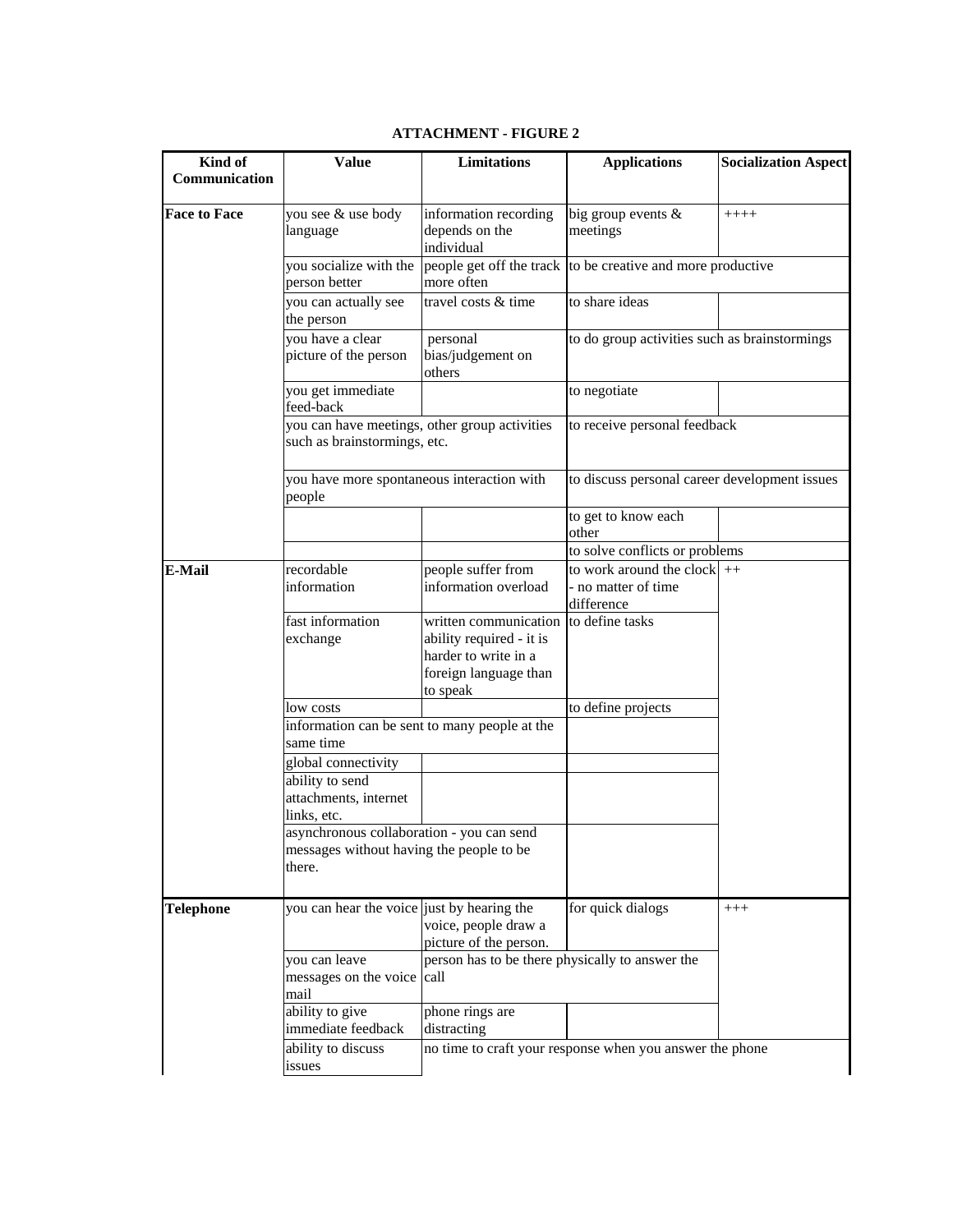| Kind of                                          | <b>Value</b>                                   | Limitations                                                                                                                                  | <b>Applications</b>                                    | <b>Socialization Aspect</b>     |  |
|--------------------------------------------------|------------------------------------------------|----------------------------------------------------------------------------------------------------------------------------------------------|--------------------------------------------------------|---------------------------------|--|
| Communication                                    |                                                |                                                                                                                                              |                                                        |                                 |  |
|                                                  |                                                |                                                                                                                                              |                                                        |                                 |  |
|                                                  | ability to stage the<br>call, e.g. you can get | you don't know who is calling, if you don't have a caller id.                                                                                |                                                        |                                 |  |
|                                                  | prepared for it.                               |                                                                                                                                              |                                                        |                                 |  |
| <b>Audio Conference</b>                          |                                                | limited number of                                                                                                                            | for project & milestone                                | $+$                             |  |
|                                                  |                                                | people                                                                                                                                       | review                                                 |                                 |  |
|                                                  |                                                | hard to multitask and                                                                                                                        | for project evaluation                                 |                                 |  |
|                                                  |                                                | take notes                                                                                                                                   |                                                        |                                 |  |
|                                                  |                                                | hard to identify the                                                                                                                         | no big groups (3-4 people)                             |                                 |  |
|                                                  |                                                | person who is speaking                                                                                                                       |                                                        |                                 |  |
|                                                  |                                                | quality of sound                                                                                                                             |                                                        |                                 |  |
|                                                  |                                                | you can't share                                                                                                                              |                                                        |                                 |  |
|                                                  |                                                | documents                                                                                                                                    |                                                        |                                 |  |
| <b>Video Conference</b> you can see the          | person(s)                                      | quality of picture and<br>sound                                                                                                              | for presentations                                      | None, as it is a very<br>formal |  |
|                                                  | you can stage the                              | delay time of picture                                                                                                                        | for project and                                        |                                 |  |
|                                                  | setting - you only                             | and sound                                                                                                                                    | milestone review                                       |                                 |  |
|                                                  | have to show what                              |                                                                                                                                              |                                                        |                                 |  |
|                                                  | you want people to                             |                                                                                                                                              |                                                        |                                 |  |
|                                                  | see                                            |                                                                                                                                              |                                                        |                                 |  |
|                                                  | you can give                                   | you only can see what                                                                                                                        | for formal reviews without the expense and             |                                 |  |
|                                                  | presentations                                  | is on the screen                                                                                                                             | time consuming face to face interaction                |                                 |  |
|                                                  |                                                |                                                                                                                                              |                                                        |                                 |  |
|                                                  |                                                | people stage the                                                                                                                             |                                                        |                                 |  |
|                                                  |                                                | meeting - they act<br>different                                                                                                              |                                                        |                                 |  |
|                                                  |                                                |                                                                                                                                              | people are intimidated to see themselves on the screen |                                 |  |
|                                                  |                                                |                                                                                                                                              |                                                        |                                 |  |
| Fax                                              | recordable                                     | paper-based storage                                                                                                                          | not depending on                                       | None, as it is very             |  |
|                                                  | information                                    |                                                                                                                                              | software applications                                  | formal                          |  |
|                                                  | used if software                               | quality of the faxed                                                                                                                         | high systems reliability                               |                                 |  |
|                                                  | applications are not                           | information -                                                                                                                                |                                                        |                                 |  |
|                                                  | convertible                                    | sometimes not readable                                                                                                                       |                                                        |                                 |  |
|                                                  |                                                | reliable information exchange compared to<br>for the evaluation of contracts and legal<br>some problems with e-mails and server<br>documents |                                                        |                                 |  |
|                                                  |                                                |                                                                                                                                              |                                                        |                                 |  |
|                                                  | breakdowns                                     |                                                                                                                                              |                                                        |                                 |  |
|                                                  |                                                |                                                                                                                                              |                                                        |                                 |  |
|                                                  | ability to sign the<br>paper                   |                                                                                                                                              |                                                        |                                 |  |
|                                                  | global connectivity &                          |                                                                                                                                              |                                                        |                                 |  |
|                                                  | accessibility to a fax                         |                                                                                                                                              |                                                        |                                 |  |
|                                                  | machine                                        |                                                                                                                                              |                                                        |                                 |  |
| Chat-                                            | online discussions                             | limited number of                                                                                                                            | for synchronous                                        | $(+)$                           |  |
| Rooms/Instant                                    | with several people                            | people to chat with                                                                                                                          | collaborations                                         |                                 |  |
| <b>Messages</b>                                  |                                                |                                                                                                                                              |                                                        |                                 |  |
|                                                  | you can see people's                           | people need to be                                                                                                                            | groups which are not bigger than 3-4 people            |                                 |  |
|                                                  | availability for on-line                       | disciplined while                                                                                                                            |                                                        |                                 |  |
|                                                  | synchronous                                    | chatting with each                                                                                                                           |                                                        |                                 |  |
|                                                  | communication<br>record of the                 | other                                                                                                                                        |                                                        |                                 |  |
| time delay in information exchange<br>discussion |                                                |                                                                                                                                              |                                                        |                                 |  |
|                                                  |                                                | difficulties outside the fire wall                                                                                                           |                                                        |                                 |  |
| Mail                                             | to send nice cards or                          | time & costs                                                                                                                                 |                                                        | $^{(+)}$                        |  |
|                                                  | presents                                       |                                                                                                                                              |                                                        |                                 |  |